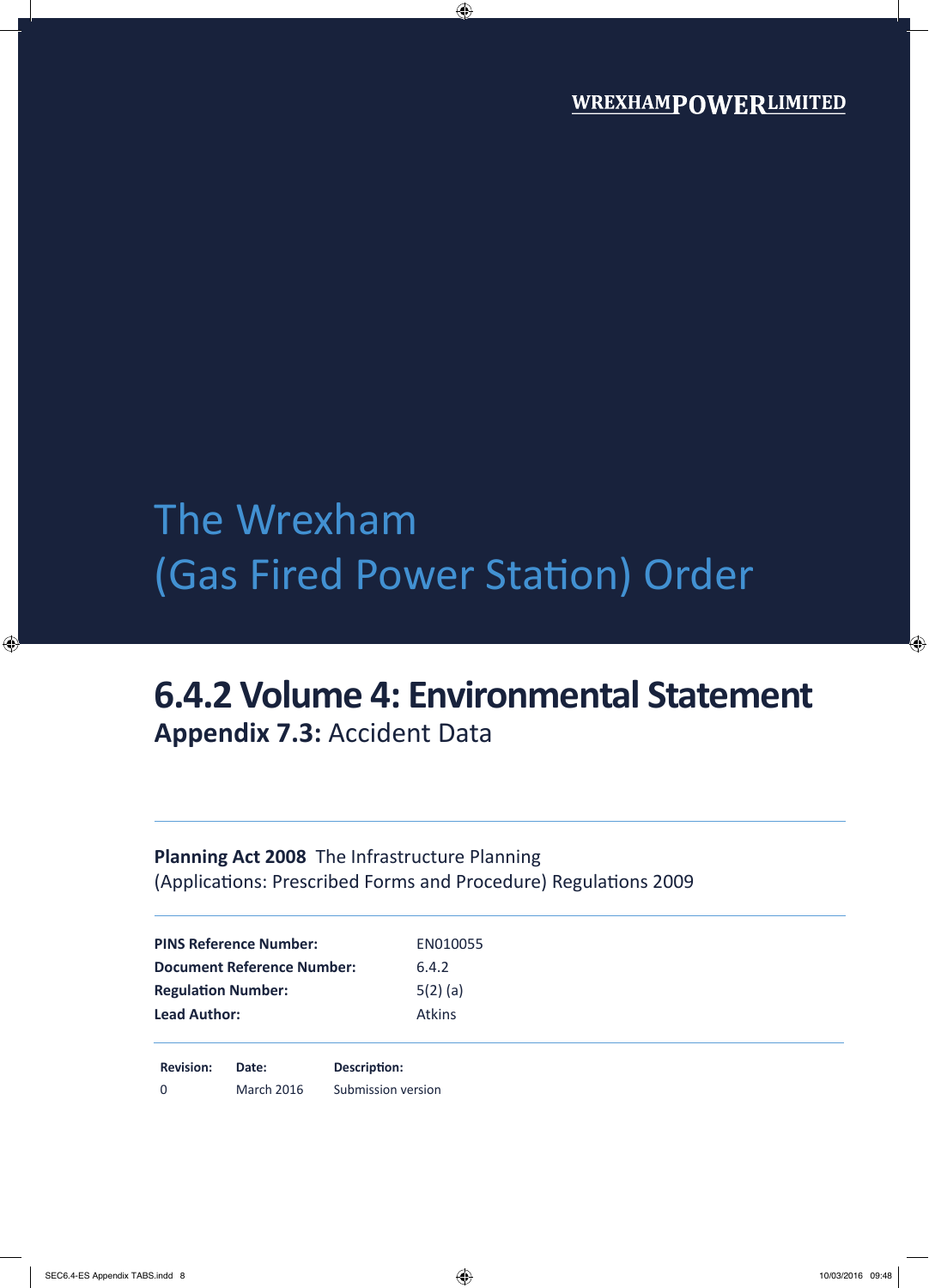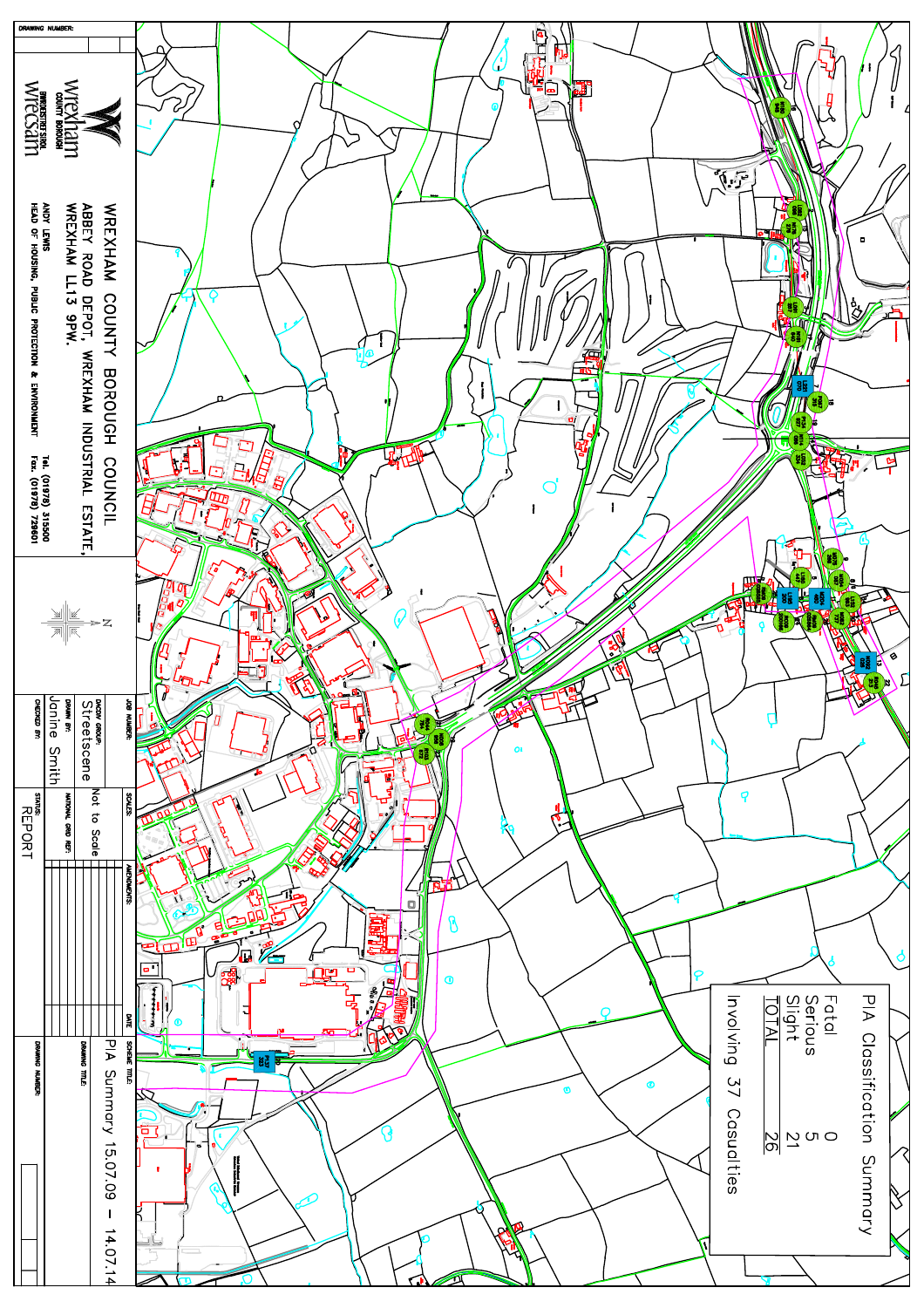|                                                                                                            |                        | Reference                               |                      |                    | Date                               | Time                     | Grid Coords                                                                                                                       | Link/Node               | Street          |              |                |
|------------------------------------------------------------------------------------------------------------|------------------------|-----------------------------------------|----------------------|--------------------|------------------------------------|--------------------------|-----------------------------------------------------------------------------------------------------------------------------------|-------------------------|-----------------|--------------|----------------|
| No. Area L/A<br>$\mathbf{1}$<br>W06000006                                                                  |                        | L052334                                 | Severity<br>Slight   | Day<br>Sunday      | 28/03/2010                         | 10:30                    | 337264/351899                                                                                                                     |                         |                 |              |                |
| Location: A534 Holt Road Near J/W Borras Hall Lane, Wrexham 1st Rd: A534 2nd Rd: U                         |                        |                                         |                      |                    |                                    |                          |                                                                                                                                   |                         |                 |              |                |
| $C'$ Way<br>Speed                                                                                          |                        | Jct Det/Ctrl                            | Lighting             |                    | Weather                            | Rd Surf                  | PedX - Human                                                                                                                      | - Phy Fac               | Special         |              | Hazard         |
| 60 MPH                                                                                                     |                        | Single c'way T/Stag Give                | Daylight             |                    | Fine Wind                          | Dry                      | None                                                                                                                              | None                    | None            |              | None           |
| Veh Vehicle type                                                                                           |                        | Towing Manoeuvre                        | Dir                  | Veh loc            | Junct. loc                         |                          | Skidding Hit obj in                                                                                                               | Left cway               | Hit obj off Sex |              | Age $B/T$      |
| 1 Car                                                                                                      | No                     | Going ahead                             | W N                  | On main            | Junt cleared No                    |                          | None                                                                                                                              |                         | None            | Male         | 18 N/R         |
| 2 Car                                                                                                      | Νo                     | Stop                                    | W E                  | On main            | Junt cleared No                    |                          | None                                                                                                                              |                         | None            | Male         | 21 N/R         |
| Cas No Veh ref<br>2<br>1                                                                                   | Cas Class<br>Drv/Rider | Sex<br>Male                             | Age<br>21            | Severity<br>Slight | Car Pass<br>No                     | Ped Direction<br>Not ped | Ped Movement<br>Not ped                                                                                                           | Ped location<br>Not ped | Other           | School Pupil |                |
| Description: V2 Forced to Slow Because of Traffic Ahead, V1 Collided with Rear of V2.<br>User Information: |                        |                                         |                      |                    |                                    |                          |                                                                                                                                   |                         |                 |              |                |
| 2<br>W06000006                                                                                             |                        | L082098                                 | Slight               | Tuesday            | 11/05/2010                         | 08:20                    | 336607/351893                                                                                                                     |                         |                 |              |                |
| Location: A534 Holt Road 100 Metres West of Sandy Lane, Wrexham 1st Rd: A534 2nd Rd:                       |                        |                                         |                      |                    |                                    |                          |                                                                                                                                   |                         |                 |              |                |
| $C'$ Way<br>Speed<br>60 MPH                                                                                | Single c'way NotJCT    | Jct Det/Ctrl                            | Lighting<br>Daylight |                    | Weather<br>Fine                    | Rd Surf<br>Dry           | PedX - Human<br>None                                                                                                              | - Phy Fac<br>None       | Special<br>None |              | Hazard<br>None |
| Veh Vehicle type                                                                                           |                        | Towing Manoeuvre                        | Dir                  | Veh loc            | Junct. loc                         |                          | Skidding Hit obj in                                                                                                               | Left cway               | Hit obj off Sex |              | Age $B/T$      |
| 1 Car                                                                                                      | No                     | Going ahead W E                         |                      | On main            | Not at                             | No                       | None                                                                                                                              |                         | None            | Female       | 25 N/R         |
| 2 Car                                                                                                      | No                     | Waiting                                 | W E                  | On main            | Not at                             | No                       | None                                                                                                                              |                         | None            | Female       | 35 N/R         |
| Cas No Veh ref                                                                                             | Cas Class              | Sex                                     | Age                  | Severity           | Car Pass                           | Ped Direction            | <b>Ped Movement</b>                                                                                                               | Ped location            |                 | School Pupil |                |
| 2<br>1                                                                                                     | Drv/Rider              | Female                                  | 35                   | Slight             | No                                 | Not ped                  | Not ped                                                                                                                           | Not ped                 | Other           |              |                |
| 3<br>W06000006<br>Location: A534 Holt Road at House Name Llanypwll Farm, Wrexham 1st Rd: A534 2nd Rd: U    |                        | L091267                                 | Slight               | Monday             | 24/05/2010                         | 17:30                    | 336871/351880                                                                                                                     |                         |                 |              |                |
| Speed<br>$C'$ Way<br>60 MPH                                                                                | Single c'way Priv      | Jct Det/Ctrl<br>Give                    | Lighting<br>Daylight |                    | Weather<br>Fine                    | Rd Surf<br>Dry           | PedX - Human<br>None                                                                                                              | - Phy Fac<br>None       | Special<br>None |              | Hazard<br>None |
| Veh Vehicle type                                                                                           |                        | Towing Manoeuvre                        | Dir                  | Veh loc            | Junct. loc                         |                          | Skidding Hit obj in                                                                                                               | Left cway               | Hit obj off Sex |              | Age $B/T$      |
| 1 Car                                                                                                      | Νo                     | Going ahead                             | W E                  | On main            | Junt appr                          | No                       | None                                                                                                                              |                         | None            | Male         | $57 -ve$       |
| 2 Car                                                                                                      | No                     | Waiting                                 | W E                  | On main            | Junt appr                          | No                       | None                                                                                                                              |                         | None            | Male         | $21 -ve$       |
| 3 Car                                                                                                      | Νo                     | Wt turn rt                              | W S                  | On main            | Junt appr                          | No                       | None                                                                                                                              |                         | None            | Male         | $25 -ve$       |
| Cas No Veh ref                                                                                             | Cas Class              | Sex                                     | Age                  | Severity           | Car Pass                           | Ped Direction            | Ped Movement                                                                                                                      | Ped location            |                 | School Pupil |                |
| 1<br>3<br>2                                                                                                | Drv/Rider              | Male                                    | 25                   | Slight             | No                                 | Not ped                  | Not ped                                                                                                                           | Not ped                 | Other           |              |                |
| 1                                                                                                          | Drv/Rider              | Male                                    | 57                   | Slight             | No                                 | Not ped                  | Not ped<br>Description: V3 Stopped Waiting to Turn Right, V2 Stops Behind, V1 Collides with Rear of V2; Pushing V2 in to V3.      | Not ped                 | Other           |              |                |
| User Information:                                                                                          |                        |                                         |                      | .                  |                                    |                          |                                                                                                                                   |                         |                 |              |                |
| 4<br>W06000006                                                                                             |                        | L152993                                 | Slight               |                    | Wednesday 18/08/2010               | 07:51                    | 337669/351980                                                                                                                     |                         |                 |              |                |
|                                                                                                            |                        |                                         |                      |                    |                                    |                          |                                                                                                                                   |                         |                 |              |                |
| Location: A534 Wrexham Road at J/W Hugmore Lane, Wrexham 1st Rd: A534 2nd Rd: U                            |                        |                                         |                      |                    | Weather                            | Rd Surf                  | PedX - Human                                                                                                                      | - Phy Fac               | Special         |              | Hazard         |
| Speed<br>$C'$ Way<br>60 MPH                                                                                |                        | Jct Det/Ctrl<br>Single c'way T/Stag ATS | Lighting<br>Daylight |                    | Fine                               | Dry                      | None                                                                                                                              | None                    | None            |              | None           |
| Veh Vehicle type Towing Manoeuvre                                                                          |                        |                                         | Dir                  | Veh loc            | Junct. loc                         |                          | Skidding Hit obj in Left cway                                                                                                     |                         | Hit obj off Sex |              | Age B/T        |
| 1 Car                                                                                                      | No                     | Right turn                              | W S                  | On main            |                                    |                          | None                                                                                                                              |                         | None            | Male         | $47 -ve$       |
| 2 Car                                                                                                      | No                     | Going ahead E W                         |                      | On main            | Mid junction No<br>Mid junction No |                          | None                                                                                                                              |                         | None            |              | Female 62 -ve  |
| Cas No Veh ref                                                                                             | Cas Class              | Sex                                     | Age                  | Severity           |                                    | Car Pass Ped Direction   | <b>Ped Movement</b>                                                                                                               | Ped location            |                 |              |                |
| 1<br>$\mathbf{1}$<br>2<br>2                                                                                | Drv/Rider<br>Drv/Rider | Male<br>Female                          | 47<br>62             | Slight<br>Slight   | No<br>No                           | Not ped<br>Not ped       | Not ped<br>Not ped<br>Description: V1 Has Made right Turn Without Permission of Traffic Signal, V1 Has Collided with Oncoming V2. | Not ped<br>Not ped      | Other<br>Other  | School Pupil |                |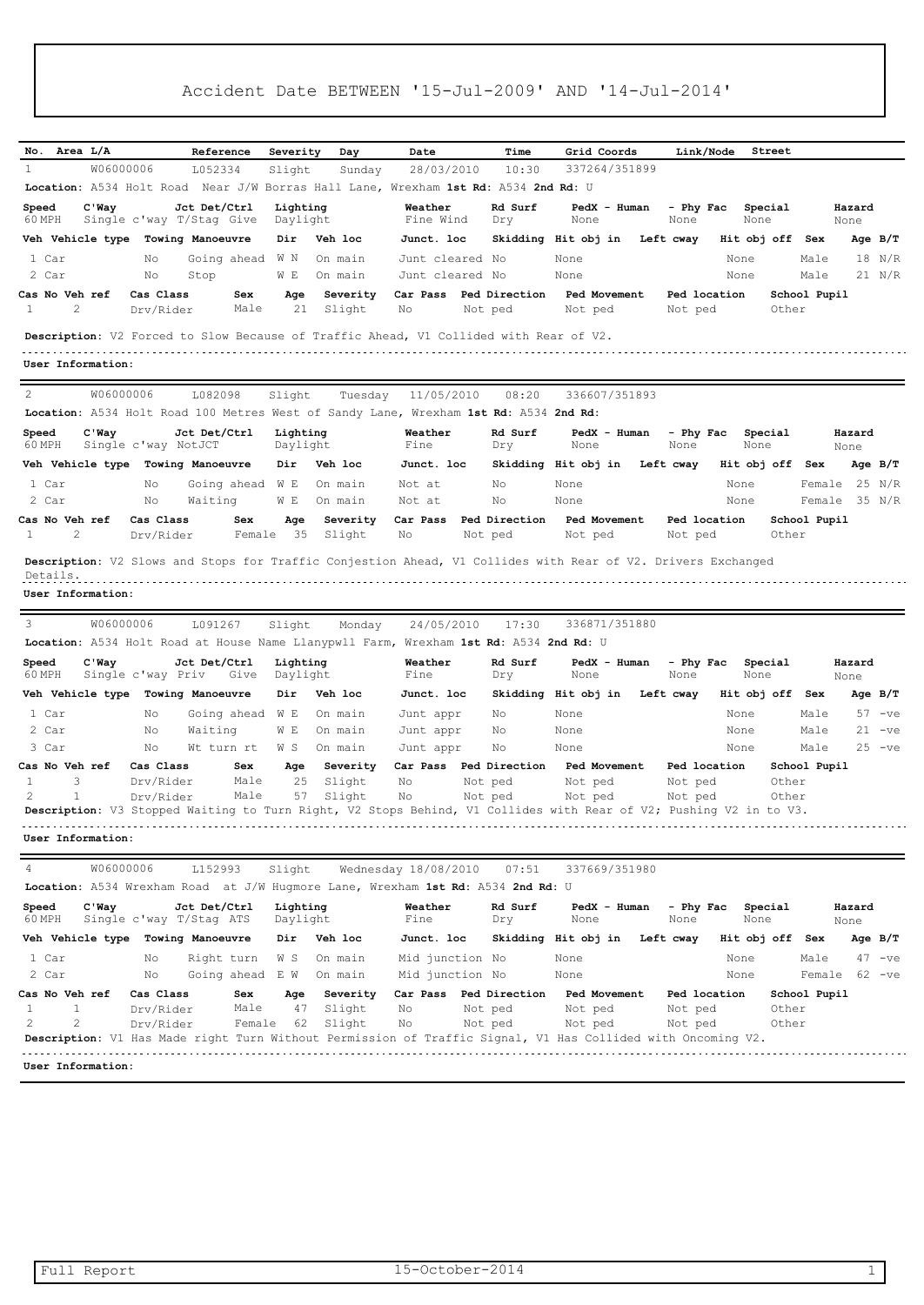| No. Area L/A                      | Reference                                                                                                          | Severity             | Day                 | Date                      | Time               | Grid Coords             | Link/Node               | Street          |                    |          |
|-----------------------------------|--------------------------------------------------------------------------------------------------------------------|----------------------|---------------------|---------------------------|--------------------|-------------------------|-------------------------|-----------------|--------------------|----------|
| 5<br>W06000006                    | L180447                                                                                                            | Slight               | Monday              | 27/09/2010                | 09:30              | 337676/351948           |                         |                 |                    |          |
|                                   | Location: Hugmore Lane 50 Metres South of J/W A534 Holt Road, Llan Y Pwll 1st Rd: U 2nd Rd:                        |                      |                     |                           |                    |                         |                         |                 |                    |          |
| $C'$ Way<br>Speed                 | Jct Det/Ctrl                                                                                                       | Lighting             |                     | Weather                   | Rd Surf            | PedX - Human            | - Phy Fac               | Special         | Hazard             |          |
| 60 MPH                            | Single c'way NotJCT                                                                                                | Daylight             |                     | Fine                      | Dry                | None                    | None                    | None            | None               |          |
| Veh Vehicle type Towing Manoeuvre |                                                                                                                    | Dir                  | Veh loc             | Junct. loc                |                    | Skidding Hit obj in     | Left cway               | Hit obj off Sex | Age $B/T$          |          |
| 1 Car                             | No<br>Going ahead                                                                                                  | S N                  | On main             | Not at                    | No                 | None                    |                         | None            | $21 -ve$<br>Female |          |
| 2 Car                             | Waiting<br>No                                                                                                      | S N                  | On main             | Not at                    | No                 | None                    |                         | None            | Male               | $39 -ve$ |
| <b>Cas No Veh ref</b><br>1<br>1   | Cas Class<br>Sex<br>Female<br>Drv/Rider                                                                            | Age<br>21            | Severity<br>Slight  | Car Pass<br>No<br>Not ped | Ped Direction      | Ped Movement<br>Not ped | Ped location<br>Not ped | Other           | School Pupil       |          |
| 2<br>2                            | Male<br>Drv/Rider                                                                                                  | 39                   | Slight              | No<br>Not ped             |                    | Not ped                 | Not ped                 | Other           |                    |          |
|                                   | Description: V2 Stationary Waiting in Traffic; V1 Collides with Rear of V2.                                        |                      |                     |                           |                    |                         |                         |                 |                    |          |
| User Information:                 |                                                                                                                    |                      |                     |                           |                    |                         |                         |                 |                    |          |
|                                   |                                                                                                                    |                      |                     |                           |                    |                         |                         |                 |                    |          |
| W06000006<br>6                    | L195200                                                                                                            | Serious              |                     | Wednesday 20/10/2010      | 12:50              | 337685/351863           |                         |                 |                    |          |
|                                   | Location: Hugmore Lane at House no 1, 110 Metres South of A534 Wrexham Road, Llan Y Pwll 1st Rd: A534 2nd Rd: U    |                      |                     |                           |                    |                         |                         |                 |                    |          |
| Speed<br>$C'$ Way<br>60 MPH       | Jct Det/Ctrl<br>Single c'way Priv<br>Give                                                                          | Lighting<br>Daylight |                     | Weather<br>Fine           | Rd Surf<br>Dry     | PedX - Human<br>None    | - Phy Fac<br>None       | Special<br>None | Hazard<br>None     |          |
| Veh Vehicle type Towing Manoeuvre |                                                                                                                    | Dir                  | Veh loc             | Junct. loc                |                    | Skidding Hit obj in     | Left cway               | Hit obj off Sex | Age $B/T$          |          |
| $1$ M/cycle > 500cNo              | Going ahead                                                                                                        | S N                  | On main             | Junt appr                 | Yes                | None                    | Nearside                | None            | 44<br>Male         | $-ve$    |
| 2 Car                             | Waiting<br>Νo                                                                                                      | S N                  | On main             | Junt appr                 | No                 | None                    |                         | None            | 46<br>Female       | $-ve$    |
| 3 Car                             | No<br>Wt turn rt                                                                                                   | S E                  | On main             | Leav main                 | No                 | None                    |                         | None            | Male<br>$37 -ve$   |          |
| Cas No Veh ref                    | Cas Class<br>Sex                                                                                                   | Age                  | Severity            | Car Pass Ped Direction    |                    | <b>Ped Movement</b>     | Ped location            |                 | School Pupil       |          |
| 1<br>$\mathbf{1}$                 | Drv/Rider<br>Male                                                                                                  | 44                   | Serious             | No<br>Not ped             |                    | Not ped                 | Not ped                 | Other           |                    |          |
|                                   | Description: V3 is Waiting to Turn Right, V2 is Waiting Behind. V1 is Unable to Stop and Collides into Rear of V2. |                      |                     |                           |                    |                         |                         |                 |                    |          |
|                                   |                                                                                                                    |                      |                     |                           |                    |                         |                         |                 |                    |          |
| User Information:                 |                                                                                                                    |                      |                     |                           |                    |                         |                         |                 |                    |          |
| 7<br>W06000006                    | L221070                                                                                                            | Serious              | Tuesday             | 30/11/2010                | 11:05              | 337093/351907           |                         |                 |                    |          |
|                                   | Location: A534 Holt Road 100 Metres West of Borras Hall Lane, Wrexham 1st Rd: A534 2nd Rd:                         |                      |                     |                           |                    |                         |                         |                 |                    |          |
| Speed<br>$C'$ Way                 | Jct Det/Ctrl                                                                                                       | Lighting             |                     | Weather                   | Rd Surf            | PedX - Human            | - Phy Fac               | Special         | Hazard             |          |
| 60 MPH                            | Single c'way NotJCT                                                                                                | Daylight             |                     | Fine                      | Wet                | None                    | None                    | None            | None               |          |
| Veh Vehicle type Towing Manoeuvre |                                                                                                                    | Dir                  | Veh loc             | Junct. loc                |                    | Skidding Hit obj in     | Left cway               | Hit obj off Sex | Age $B/T$          |          |
| 1 Car                             | No<br>Going ahead                                                                                                  | W E                  | On main             | Not at                    | Yes                | None                    |                         | None            | 29 N/P<br>Male     |          |
| 2 Goods 3.5 - 7. No               | Going ahead                                                                                                        | E W                  | On main             | Not at                    | No                 | None                    |                         | None            | $37 -ve$<br>Male   |          |
| Cas No Veh ref<br>1<br>1          | Cas Class<br>Sex<br>Male<br>Drv/Rider                                                                              | Age<br>29            | Severity<br>Serious | Car Pass<br>No            | Ped Direction      | Ped Movement            | Ped location<br>Not ped | Other           | School Pupil       |          |
| 2<br>2                            | Male<br>Drv/Rider                                                                                                  | 37                   | Slight              | No                        | Not ped<br>Not ped | Not ped<br>Not ped      | Not ped                 | Other           |                    |          |
|                                   | Description: for Reasons Unkown Vehl Loses Control and Collides with on Coming Veh2.                               |                      |                     |                           |                    |                         |                         |                 |                    |          |
| User Information:                 |                                                                                                                    |                      |                     |                           |                    |                         |                         |                 |                    |          |
| W06000006<br>8                    | M054087                                                                                                            | Slight               |                     | Wednesday 06/04/2011      | 08:00              | 337658/351982           |                         |                 |                    |          |
|                                   | Location: A534 Holt Road J/W Hugmore Lane, Wrexham 1st Rd: A534 2nd Rd: U                                          |                      |                     |                           |                    |                         |                         |                 |                    |          |
| Speed<br>$C'$ Wav<br>60 MPH       | Jct Det/Ctrl<br>Single c'way T/Stag ATS                                                                            | Lighting<br>Daylight |                     | Weather<br>Fine           | Rd Surf<br>Dry     | PedX - Human<br>None    | - Phy Fac<br>None       | Special<br>None | Hazard<br>None     |          |
|                                   | Veh Vehicle type Towing Manoeuvre                                                                                  | Dir                  | Veh loc             | Junct. loc                |                    | Skidding Hit obj in     | Left cway               | Hit obj off Sex | Age B/T            |          |
| 1 Car                             | No<br>Right turn                                                                                                   | NW SW On main        |                     | Mid junction No           |                    | None                    |                         | None            | Female 36 -ve      |          |
| 2 Car                             | No<br>Going ahead                                                                                                  | SE NW On main        |                     | Mid junction No           |                    | None                    |                         | None            | Male               | $40 -ve$ |
| Cas No Veh ref                    | Cas Class<br>Sex                                                                                                   | Age                  | Severity            | Car Pass Ped Direction    |                    | Ped Movement            | Ped location            |                 | School Pupil       |          |
|                                   |                                                                                                                    |                      |                     |                           |                    |                         |                         |                 |                    |          |
| 1<br>1                            | Female<br>Drv/Rider                                                                                                | 36                   | Slight              | No                        | Not ped            | Not ped                 | Not ped                 | Other           |                    |          |
| 2<br>2                            | Drv/Rider<br>Male                                                                                                  | 40                   | Slight              | No<br>Not ped             |                    | Not ped                 | Not ped                 | Other           |                    |          |
|                                   | Description: V1 Turns when Traffic Lights Go but Do Not Show Filter Arrow and Collides with Oncoming V2.           |                      |                     |                           |                    |                         |                         |                 |                    |          |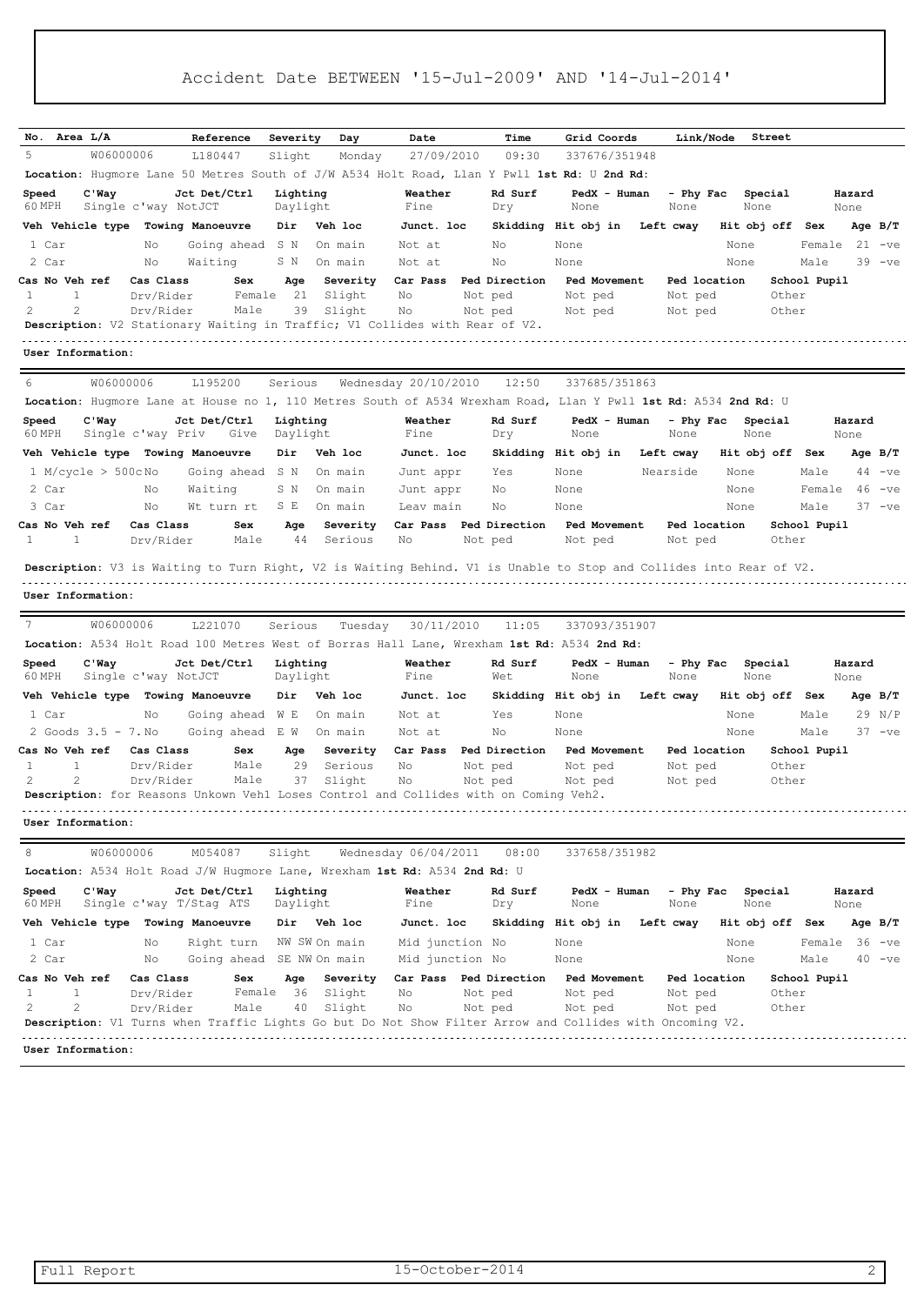| No. Area L/A                                                                          |                         | Reference                                | Severity             |                     | Date                 | Time                              | Grid Coords             | Link/Node               | Street             |                       |                |           |
|---------------------------------------------------------------------------------------|-------------------------|------------------------------------------|----------------------|---------------------|----------------------|-----------------------------------|-------------------------|-------------------------|--------------------|-----------------------|----------------|-----------|
| 9<br>W06000006                                                                        |                         | M075269                                  | Slight               | Day<br>Monday       | 09/05/2011           | 08:53                             | 337660/351980           |                         |                    |                       |                |           |
| Location: A534 Holt Road, Wrexham J/W Hugmore Lane 1st Rd: A534 2nd Rd: U             |                         |                                          |                      |                     |                      |                                   |                         |                         |                    |                       |                |           |
| $C'$ Way<br>Speed                                                                     |                         | Jct Det/Ctrl                             | Lighting             |                     | Weather              | Rd Surf                           | PedX - Human            | - Phy Fac               | Special            |                       | Hazard         |           |
| 60 MPH                                                                                | Single c'way T/Stag ATS |                                          | Daylight             |                     | Fine                 | Dry                               | other                   | None                    | None               |                       | None           |           |
| Veh Vehicle type                                                                      |                         | <b>Towing Manoeuvre</b>                  | Dir                  | Veh loc             | Junct. loc           |                                   | Skidding Hit obj in     | Left cway               | Hit obj off        | Sex                   |                | Age $B/T$ |
| 1 Car                                                                                 | No                      | Wt turn rt                               | W S                  | On main             | Junt appr            | Yes                               | None                    |                         | None               | Male                  | 47             | $-ve$     |
| 2 Car                                                                                 | No                      | Wt turn rt                               | W S                  | On main             | Junt appr            | No                                | None                    |                         | None               | Female                | 34             | $-ve$     |
| $3$ Van/Goods $<$ 3. No                                                               |                         | Wt turn rt                               | W S                  | On main             | Junt appr            | No                                | None                    |                         | None               | Male                  |                | $34 -ve$  |
| Cas No Veh ref<br>2<br>1                                                              | Cas Class<br>Drv/Rider  | Sex<br>Female                            | Age<br>34            | Severity<br>Slight  | No                   | Car Pass Ped Direction<br>Not ped | Ped Movement<br>Not ped | Ped location<br>Not ped |                    | School Pupil<br>Other |                |           |
| <b>Description:</b> V1 Collides with Rear of V2 at Traffic Lights.                    |                         |                                          |                      |                     |                      |                                   |                         |                         |                    |                       |                |           |
| User Information:                                                                     |                         |                                          |                      |                     |                      |                                   |                         |                         |                    |                       |                |           |
| 10<br>W06000006                                                                       |                         | M082737                                  | Slight               | Sunday              | 22/05/2011           | 15:10                             | 337676/351981           |                         |                    |                       |                |           |
| Location: A534 Wrexham Road J/W Hugmore Lane, Wrexham 1st Rd: A534 2nd Rd: U          |                         |                                          |                      |                     |                      |                                   |                         |                         |                    |                       |                |           |
| $C'$ Way<br>Speed                                                                     |                         | Jct Det/Ctrl                             | Lighting             |                     | Weather              | Rd Surf                           | PedX - Human            | - Phy Fac               | Special            |                       | Hazard         |           |
| 60 MPH                                                                                | Single c'way T/Stag ATS |                                          | Daylight             |                     | Fine                 | Dry                               | None                    | None                    | None               |                       | None           |           |
| Veh Vehicle type Towing Manoeuvre                                                     |                         |                                          | Dir                  | Veh loc             | Junct. loc           |                                   | Skidding Hit obj in     | Left cway               | Hit obj off        | Sex                   |                | Age $B/T$ |
| 1 Car                                                                                 | Νo                      | Going ahead                              | E W                  | On main             | Junt appr            | No                                | None                    |                         | None               | Male                  | 46             | $-ve$     |
| 2 Car                                                                                 | No                      | Right turn                               | W S                  | On main             | Junt appr            | No                                | None                    |                         | None               | Female                |                | $26 -ve$  |
| <b>Cas No Veh ref</b>                                                                 | Cas Class               | Sex                                      | Age                  | Severity            | Car Pass             | Ped Direction                     | Ped Movement            | Ped location            |                    | School Pupil          |                |           |
| 2<br>1<br>$\overline{2}$<br>2                                                         | Drv/Rider<br>Passenger  | Female<br>Female                         | 26<br>27             | Slight<br>Slight    | No<br>Front          | Not ped<br>Not ped                | Not ped<br>Not ped      | Not ped<br>Not ped      |                    | Other<br>Other        |                |           |
| 3<br>2                                                                                | Passenger               | Male                                     | 7                    | Slight              | Rear                 | Not ped                           | Not ped                 | Not ped                 |                    | Other                 |                |           |
| 2<br>4                                                                                | Passenger               | Male                                     | 7                    | Slight              | Rear                 | Not ped                           | Not ped                 | Not ped                 |                    | Other                 |                |           |
| Description: V1 Alledged to Have Gone Though Red Light and Collides with Oncoming V2. |                         |                                          |                      |                     |                      |                                   |                         |                         |                    |                       |                |           |
| User Information:                                                                     |                         |                                          |                      |                     |                      |                                   |                         |                         |                    |                       |                |           |
| 11                                                                                    | W06000006               | M204460                                  | Serious              | Friday              | 09/12/2011           | 14:00                             | 337672/351957           |                         |                    |                       |                |           |
|                                                                                       |                         |                                          |                      |                     |                      |                                   |                         |                         |                    |                       |                |           |
| Location: A534 Holt Road J/W Hugmore Lane, Wrexham 1st Rd: A534 2nd Rd: U             |                         |                                          |                      |                     |                      |                                   |                         |                         |                    |                       | Hazard         |           |
| C'Way<br>Speed<br>60 MPH                                                              |                         | Jct Det/Ctrl<br>Single c'way T/Stag Auth | Lighting<br>Daylight |                     | Weather<br>Fine      | Rd Surf<br>Wet                    | PedX - Human<br>None    | - Phy Fac<br>Zebra      | Special<br>None    |                       | None           |           |
| Veh Vehicle type                                                                      |                         | Towing Manoeuvre                         | Dir                  | Veh loc             | Junct. loc           |                                   | Skidding Hit obj in     | Left cway               | Hit obj off        | Sex                   |                | Age $B/T$ |
| 1 Goods $> 7.5t$                                                                      | No                      | Right turn                               | W S                  | On main             | Mid junction No      |                                   | None                    |                         | None               | Male                  | 60             | $-ve$     |
| 2 Car                                                                                 | Νo                      | Going ahead                              | E W                  | On main             | Junt appr            | No                                | None                    |                         | None               | Male                  |                | $64 -ve$  |
| <b>Cas No Veh ref</b><br>2<br>1                                                       | Cas Class<br>Drv/Rider  | Sex<br>Male                              | Age<br>64            | Severity<br>Serious | Car Pass<br>No       | Ped Direction<br>Not ped          | Ped Movement<br>Not ped | Ped location<br>Not ped |                    | School Pupil<br>Other |                |           |
|                                                                                       |                         |                                          |                      |                     |                      |                                   |                         |                         |                    |                       |                |           |
| Description: V1 Turns into Junction, across Path of V2.                               |                         |                                          |                      |                     |                      |                                   |                         |                         |                    |                       |                |           |
| User Information:                                                                     |                         |                                          |                      |                     |                      |                                   |                         |                         |                    |                       |                |           |
| 12<br>W06000006                                                                       |                         | N008956                                  | Slight               |                     | Wednesday 18/01/2012 | 08:45                             | 338076/350897           |                         |                    |                       |                |           |
| Location: Hugmore Lane J/W Bryn Lane, Wrexham 1st Rd: U 2nd Rd: U                     |                         |                                          |                      |                     |                      |                                   |                         |                         |                    |                       |                |           |
| $C'$ Way<br>Speed<br>60 MPH                                                           |                         | Jct Det/Ctrl<br>Single c'way R'dabt Give | Lighting<br>Daylight |                     | Weather<br>Fine      | Rd Surf<br>Wet                    | PedX - Human<br>None    | - Phy Fac<br>None       | Special<br>Rdworks |                       | Hazard<br>None |           |
| Veh Vehicle type Towing Manoeuvre                                                     |                         |                                          | Dir                  | Veh loc             | Junct. loc           |                                   | Skidding Hit obj in     | Left cway               | Hit obj off Sex    |                       |                | Age $B/T$ |
| $1 M/cycle \le 50cNo$                                                                 |                         | Going ahead N S                          |                      | On main             | Ent r'about          | Yes                               | None                    |                         | None               | Male                  | 19             | $-ve$     |
| 2 Car                                                                                 | Νo                      | Going ahead N S                          |                      | On main             | Ent r'about          | No                                | None                    |                         | None               | Female                |                | $55 - ve$ |
| Cas No Veh ref                                                                        | Cas Class               | Sex                                      | Age                  | Severity            |                      | Car Pass Ped Direction            | Ped Movement            | Ped location            |                    | School Pupil          |                |           |
| 1<br>1                                                                                | Drv/Rider               | Male                                     | 19                   | Slight              | Νo                   | Not ped                           | Not ped                 | Not ped                 |                    | Other                 |                |           |
| <b>Description:</b> V1 Collides with Rear of V2 at Roundabout.                        |                         |                                          |                      |                     |                      |                                   |                         |                         |                    |                       |                |           |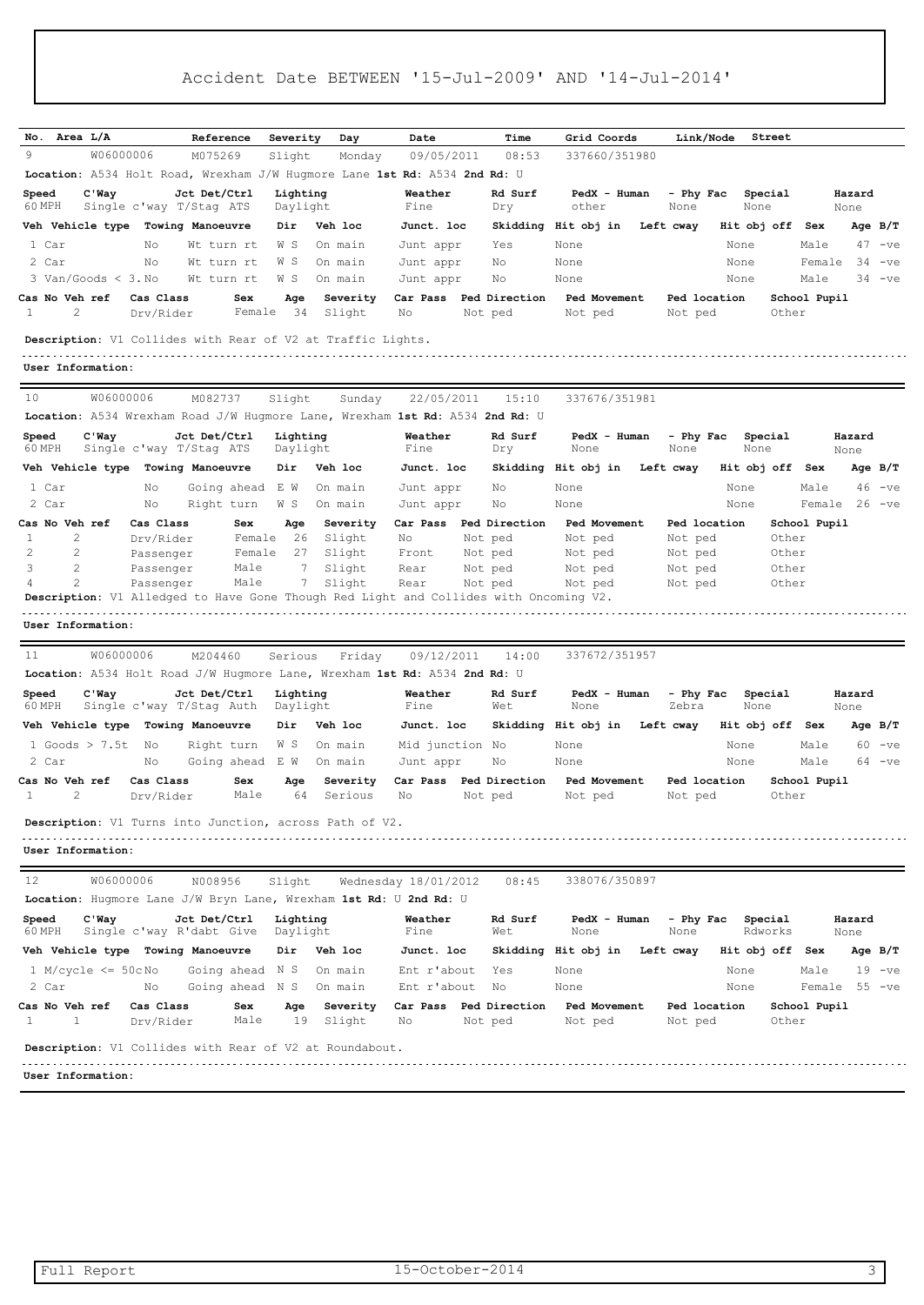| Area L/A<br>No.<br>13<br>W06000006                                                                                                                                                                                                                                    |                        | Reference<br>N092026                                                                                                | Severity<br>Serious  | Day                 | Date<br>Thursday 07/06/2012 | Time<br>08:30                     | Grid Coords<br>337902/352094  |                    | Link/Node             | Street                |                            |
|-----------------------------------------------------------------------------------------------------------------------------------------------------------------------------------------------------------------------------------------------------------------------|------------------------|---------------------------------------------------------------------------------------------------------------------|----------------------|---------------------|-----------------------------|-----------------------------------|-------------------------------|--------------------|-----------------------|-----------------------|----------------------------|
| Location: A534 Holt Road J/W Farm Entrance, Wrexham 1st Rd: A534 2nd Rd: U                                                                                                                                                                                            |                        |                                                                                                                     |                      |                     |                             |                                   |                               |                    |                       |                       |                            |
| $C'$ Way<br>Speed                                                                                                                                                                                                                                                     |                        | Jct Det/Ctrl                                                                                                        | Lighting             |                     | Weather                     | Rd Surf                           | PedX - Human                  | - Phy Fac          | Special               |                       | Hazard                     |
| 60 MPH                                                                                                                                                                                                                                                                | Single c'way Priv      | Give                                                                                                                | Daylight             |                     | Rain                        | Wet                               | None                          | None               | None                  |                       | None                       |
| Veh Vehicle type Towing Manoeuvre                                                                                                                                                                                                                                     |                        |                                                                                                                     | Dir                  | Veh loc             | Junct. loc                  |                                   | Skidding Hit obj in           | Left cway          |                       | Hit obj off Sex       | Age B/T                    |
| 1 M/cycle 125 - No                                                                                                                                                                                                                                                    |                        | $O/T$ mov veh WE                                                                                                    |                      | On main             | Junt appr                   | Yes                               | None                          | Offside            | None                  | Male                  | $52 -ve$                   |
| 2 Car<br>Cas No Veh ref                                                                                                                                                                                                                                               | Νo<br>Cas Class        | Right turn<br>Sex                                                                                                   | W S<br>Age           | On main<br>Severity | Junt appr<br>Car Pass       | Over<br>Ped Direction             | None<br>Ped Movement          | Offside            | Other<br>Ped location | Male<br>School Pupil  | $30 -ve$                   |
| 1<br>$\mathbf{1}$                                                                                                                                                                                                                                                     | Drv/Rider              | Male                                                                                                                | 52                   | Serious             | No                          | Not ped                           | Not ped                       | Not ped            |                       | Other                 |                            |
| Description: V2 Turns Rights. V1 Overtakes V2 and Vehicles Collide.<br>User Information:                                                                                                                                                                              |                        |                                                                                                                     |                      |                     |                             |                                   |                               |                    |                       |                       |                            |
| W06000006<br>14                                                                                                                                                                                                                                                       |                        | N114066                                                                                                             | Slight               |                     | Thursday 12/07/2012         | 15:10                             | 337245/351896                 |                    |                       |                       |                            |
| Location: A534 Holt Road J/W Borras Hall Lane, Wrexham 1st Rd: A534 2nd Rd: U                                                                                                                                                                                         |                        |                                                                                                                     |                      |                     |                             |                                   |                               |                    |                       |                       |                            |
| Speed<br>$C'$ Way<br>30 MPH<br>Roundabout                                                                                                                                                                                                                             |                        | Jct Det/Ctrl<br>R'dabt Give                                                                                         | Lighting<br>Daylight |                     | Weather<br>Fine             | Rd Surf<br>Dry                    | PedX - Human<br>None          | - Phy Fac<br>None  | Special<br>Rdworks    |                       | Hazard<br>None             |
| Veh Vehicle type Towing Manoeuvre                                                                                                                                                                                                                                     |                        |                                                                                                                     | Dir                  | Veh loc             | Junct. loc                  |                                   | Skidding Hit obj in           | Left cway          |                       | Hit obj off Sex       | Age $B/T$                  |
| 1 Van/Goods $\lt$ 3. No                                                                                                                                                                                                                                               |                        | Going ahead E W                                                                                                     |                      | On main             | Leave r'about No            |                                   | None                          |                    | None                  | Male                  | 26 N/C                     |
| 2 Car                                                                                                                                                                                                                                                                 | No                     | Stop                                                                                                                | E W                  | On main             | Leave r'about No            |                                   | None                          |                    | None                  | Female                | 56 N/C                     |
| 3 Car                                                                                                                                                                                                                                                                 | No                     | Going ahead E W                                                                                                     |                      | On main             | Leave r'about No            |                                   | None                          |                    | None                  | Male                  | 41 N/C                     |
| Cas No Veh ref                                                                                                                                                                                                                                                        | Cas Class              | Sex                                                                                                                 | Age                  | Severity            |                             | Car Pass Ped Direction            | Ped Movement                  |                    | Ped location          | School Pupil          |                            |
| 1<br>$\mathbf{1}$<br>$\overline{c}$<br>2                                                                                                                                                                                                                              | Drv/Rider<br>Drv/Rider | Male<br>Female                                                                                                      | 26<br>56             | Slight<br>Slight    | No<br>No                    | Not ped<br>Not ped                | Not ped<br>Not ped            | Not ped<br>Not ped |                       | Other<br>Other        |                            |
| Exit but Changed her Mind as she Thought a Veh was Headng Toward Veh. Driver then Applies Brakes Causing Vehl to<br>Collide with Rear. Veh3 Has then Collided with Rear of Veh2.                                                                                      |                        | Description: Veh2 Entered New Roundabout and Became Confused as she is Unfamiliar with It. Driver was About to Take |                      |                     |                             |                                   |                               |                    |                       |                       |                            |
| W06000006<br>15<br>Location: A534, Wrexham 1st Rd: A534 2nd Rd:<br>$C'$ Way                                                                                                                                                                                           |                        | N176276<br>Jct Det/Ctrl                                                                                             | Slight<br>Lighting   | Tuesday             | 23/10/2012<br>Weather       | 17:00<br>Rd Surf                  | 336648/351876<br>PedX - Human | - Phy Fac          | Special               |                       | Hazard                     |
| User Information:<br>Speed<br>60 MPH<br>Dual c'way                                                                                                                                                                                                                    |                        | NotJCT                                                                                                              | Daylight             |                     | Fine                        | Dry                               | None                          | None               | None                  |                       | None                       |
| Veh Vehicle type Towing Manoeuvre                                                                                                                                                                                                                                     |                        |                                                                                                                     | Dir                  | Veh loc             | Junct. loc                  |                                   | Skidding Hit obj in           | Left cway          | Hit obj off           | Sex                   | $Aqe$ B/T                  |
| 1 Van/Goods $\lt$ 3. No                                                                                                                                                                                                                                               | No                     | Chg rt lane                                                                                                         | W E                  | On main             | Not at                      | No.<br>No.                        | None                          |                    | None                  | Male                  | 40<br>$-ve$                |
| 2 Car<br>3 Car                                                                                                                                                                                                                                                        | No                     | Waiting<br>Waiting                                                                                                  | W E<br>W E           | On main<br>On main  | Not at<br>Not at            | No                                | None<br>None                  |                    | None<br>None          | Male<br>Male          | 17<br>$-ve$<br>23<br>$-ve$ |
| 4 Car                                                                                                                                                                                                                                                                 | No                     | Waiting                                                                                                             | W E                  | On main             | Not at                      | No                                | None                          |                    | None                  | Male                  | $19 -ve$                   |
| Cas No Veh ref<br>2<br>1                                                                                                                                                                                                                                              | Cas Class<br>Drv/Rider | Sex<br>Male                                                                                                         | Age<br>17            | Severity<br>Slight  | No                          | Car Pass Ped Direction<br>Not ped | Ped Movement<br>Not ped       | Not ped            | Ped location          | School Pupil<br>Other |                            |
| Description: Vehs2, 3 & 4 Stationary in Lane2 Due to Brokedown Veh in Lane1 and Vehs ahead Merging into Lane2. Vehl<br>Has Failed to Slow in Time and Collided with Rear of Veh2, Veh2 Has then Shunted into Veh3 and Veh3 into Rear of<br>Veh4.<br>User Information: |                        |                                                                                                                     |                      |                     |                             |                                   |                               |                    |                       |                       |                            |
| 16<br>W06000006                                                                                                                                                                                                                                                       |                        | N180948                                                                                                             | Slight               |                     | Wednesday 31/10/2012        | 19:25                             | 336320/351846                 |                    |                       |                       |                            |
| Location: A534 Holt Road 400 Metres West of J/W A5156 Llan Y Pwll Link Road, Wrexham, Wrexham 1st Rd: A534 2nd Rd:                                                                                                                                                    |                        |                                                                                                                     |                      |                     |                             |                                   |                               |                    |                       |                       |                            |
| C'Way<br>70 MPH<br>Dual c'way                                                                                                                                                                                                                                         |                        | Jct Det/Ctrl<br>NotJCT                                                                                              | Lighting             | Dark/no lights      | Weather<br>Rain             | Rd Surf<br>Wet                    | PedX - Human<br>None          | - Phy Fac<br>None  | Special<br>None       |                       | Hazard<br>None             |
|                                                                                                                                                                                                                                                                       |                        |                                                                                                                     | Dir                  | Veh loc             | Junct. loc                  |                                   | Skidding Hit obj in           | Left cway          |                       | Hit obj off Sex       | Age B/T                    |
| Speed<br>Veh Vehicle type Towing Manoeuvre<br>1 Car                                                                                                                                                                                                                   | No                     | Going ahead E W                                                                                                     |                      | On main             | Not at                      | No                                | None                          |                    | None                  |                       | Female 70 -ve              |
| 2 Pedal Cycle                                                                                                                                                                                                                                                         | Νo                     | Going ahead E W                                                                                                     |                      | On main             | Not at                      | Νo                                | None                          |                    | None                  | Male                  | 37 N/A                     |
| Cas No Veh ref<br>1<br>2                                                                                                                                                                                                                                              | Cas Class<br>Drv/Rider | Sex<br>Male                                                                                                         | Age<br>37            | Severity<br>Slight  | Car Pass<br>No              | Ped Direction<br>Not ped          | Ped Movement<br>Not ped       | Not ped            | Ped location          | School Pupil<br>Other |                            |
| <b>Description:</b> V2 Cyclist Travelling N/S of Carriageway when V1 Travelling in Same Direction Clips Cyclist with N/S<br>Wing Mirror Causing Cyclist to Fall from Cycle                                                                                            |                        |                                                                                                                     |                      |                     |                             |                                   |                               |                    |                       |                       |                            |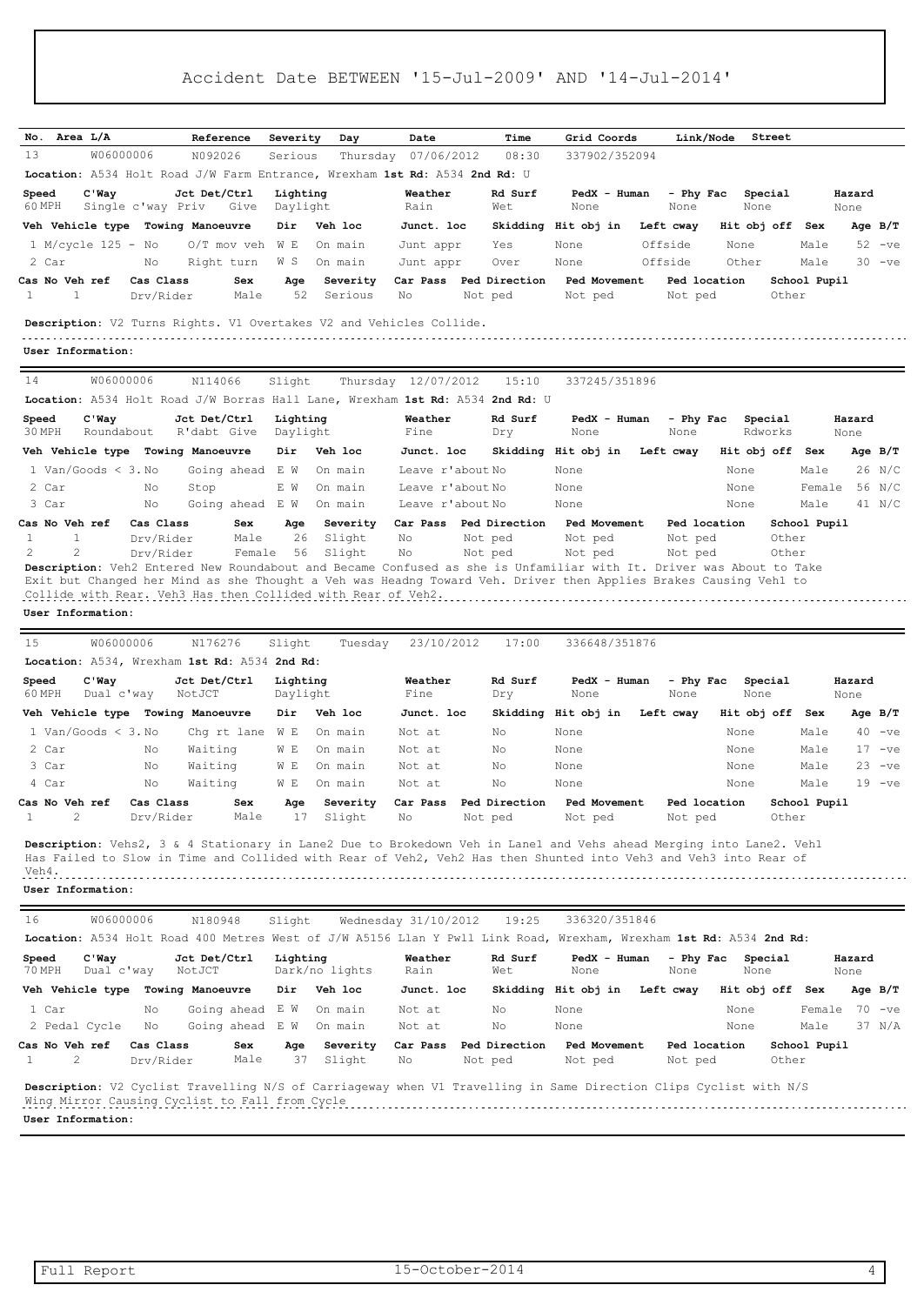| No. Area L/A            |                         |                     | Reference                                                                           | Severity             | Day             | Date                 | Time                                                                          | Grid Coords                                                                                                     | Link/Node         |      | Street          |              |                |           |
|-------------------------|-------------------------|---------------------|-------------------------------------------------------------------------------------|----------------------|-----------------|----------------------|-------------------------------------------------------------------------------|-----------------------------------------------------------------------------------------------------------------|-------------------|------|-----------------|--------------|----------------|-----------|
| 17                      | W06000006               |                     | N181640                                                                             | Slight               |                 | Wednesday 31/10/2012 | 17:10                                                                         | 336961/351889                                                                                                   |                   |      |                 |              |                |           |
|                         |                         |                     |                                                                                     |                      |                 |                      | Location: A5156 Llan-Y-Pwll Roundabout, Wrexham 1st Rd: A5156 2nd Rd: B5445   |                                                                                                                 |                   |      |                 |              |                |           |
|                         |                         |                     | Jct Det/Ctrl                                                                        |                      |                 | Weather              | Rd Surf                                                                       | PedX - Human                                                                                                    |                   |      |                 |              |                |           |
| Speed<br>40 MPH         | $C'$ Way<br>Roundabout  |                     | R'dabt Give                                                                         | Lighting             | Dark/lights lit | Fine                 | Wet                                                                           | None                                                                                                            | - Phy Fac<br>None |      | Special<br>None |              | Hazard<br>None |           |
| Veh Vehicle type        |                         |                     | Towing Manoeuvre                                                                    | Dir                  | Veh loc         | Junct. loc           |                                                                               | Skidding Hit obj in                                                                                             | Left cway         |      | Hit obj off Sex |              |                | Age $B/T$ |
| 1 Car                   |                         | No                  | Chq 1t lane                                                                         | W E                  | On main         | Mid junction No      |                                                                               | None                                                                                                            |                   | None |                 | Male         |                | 40 N/C    |
|                         | 2 Bus or Coach          | No                  | Right turn                                                                          | W E                  | On main         | Mid junction No      |                                                                               | None                                                                                                            |                   | None |                 | Male         |                | $27$ N/C  |
| Cas No Veh ref          |                         | Cas Class           | Sex                                                                                 | Age                  | Severity        | Car Pass             | Ped Direction                                                                 | Ped Movement                                                                                                    | Ped location      |      |                 | School Pupil |                |           |
| 1                       | 2                       | Drv/Rider           | Male                                                                                | 27                   | Slight          | No                   | Not ped                                                                       | Not ped                                                                                                         | Not ped           |      | Other           |              |                |           |
|                         |                         |                     |                                                                                     |                      |                 |                      |                                                                               | Description: Vehl Travelling in Lane2 on Roundabout Pulld into Lane1 and Collided with Veh2.                    |                   |      |                 |              |                |           |
|                         |                         |                     |                                                                                     |                      |                 |                      |                                                                               |                                                                                                                 |                   |      |                 |              |                |           |
| User Information:       |                         |                     |                                                                                     |                      |                 |                      |                                                                               |                                                                                                                 |                   |      |                 |              |                |           |
| 18                      | W06000006               |                     | P067315                                                                             | Slight               |                 | Thursday 02/05/2013  | 10:33                                                                         | 337148/351911                                                                                                   |                   |      |                 |              |                |           |
|                         |                         |                     |                                                                                     |                      |                 |                      |                                                                               | Location: A534 Wrexham Road 250 Metres West of U Borras Hall Lane, Wrexham 1st Rd: A534 2nd Rd:                 |                   |      |                 |              |                |           |
| Speed                   | $C'$ Way                |                     | Jct Det/Ctrl                                                                        | Lighting             |                 | Weather              | Rd Surf                                                                       | PedX - Human                                                                                                    | - Phy Fac         |      | Special         |              | Hazard         |           |
| 60 MPH                  | Dual c'way              |                     | NotJCT                                                                              | Daylight             |                 | Fine                 | Dry                                                                           | None                                                                                                            | None              |      | None            |              | None           |           |
|                         |                         |                     | Veh Vehicle type Towing Manoeuvre                                                   | Dir                  | Veh loc         | Junct. loc           |                                                                               | Skidding Hit obj in                                                                                             | Left cway         |      | Hit obj off     | Sex          |                | Age $B/T$ |
|                         | 1 Goods $> 7.5t$        | No                  | Chq lt lane                                                                         | W E                  | On main         | Not at               | No                                                                            | None                                                                                                            |                   | None |                 | Male         |                | $40 -ve$  |
|                         | $2$ M/cycle $> 500c$ No |                     | Going ahead                                                                         | W E                  | On main         | Not at               | No                                                                            | None                                                                                                            | N/s & rebounBarr  |      |                 | Male         |                | $42 -ve$  |
| Cas No Veh ref          |                         | Cas Class           | Sex                                                                                 | Age                  | Severity        | Car Pass             | Ped Direction                                                                 | Ped Movement                                                                                                    | Ped location      |      |                 | School Pupil |                |           |
| 1                       | 2                       | Drv/Rider           | Male                                                                                | 42                   | Slight          | No                   | Not ped                                                                       | Not ped                                                                                                         | Not ped           |      | Other           |              |                |           |
| User Information:<br>19 | W06000006               |                     | P134927                                                                             | Slight               | Friday          | 16/08/2013           | 16:25                                                                         | 337234/351900                                                                                                   |                   |      |                 |              |                |           |
|                         |                         |                     |                                                                                     |                      |                 |                      | Location: A534 Holt Road J/W Borras Hall Lane, Wrexham 1st Rd: A534 2nd Rd: U |                                                                                                                 |                   |      |                 |              |                |           |
| Speed<br>60 MPH         | $C'$ Way<br>Roundabout  |                     | Jct Det/Ctrl<br>R'dabt Give                                                         | Lighting<br>Daylight |                 | Weather<br>Fine      | Rd Surf<br>Dry                                                                | PedX - Human<br>None                                                                                            | - Phy Fac<br>None |      | Special<br>None |              | Hazard<br>None |           |
| Veh Vehicle type        |                         |                     | Towing Manoeuvre                                                                    | Dir                  | Veh loc         | Junct. loc           |                                                                               | Skidding Hit obj in                                                                                             | Left cway         |      | Hit obj off Sex |              |                | Age $B/T$ |
| 1 Car                   |                         | No                  | Going ahead                                                                         |                      | NE SW On main   | Leave r'about No     |                                                                               | None                                                                                                            |                   | None |                 |              | Female 33 -ve  |           |
| 2 Car                   |                         | No                  | Going ahead                                                                         |                      | NE SW On main   | Leave r'about No     |                                                                               | None                                                                                                            |                   | None |                 |              | Female 30 -ve  |           |
| Cas No Veh ref          |                         | Cas Class           | Sex                                                                                 | Age                  | Severity        | Car Pass             | Ped Direction                                                                 | Ped Movement                                                                                                    | Ped location      |      |                 | School Pupil |                |           |
| 1                       | 1                       | Drv/Rider           | Female                                                                              | 33                   | Slight          | No                   | Not ped                                                                       | Not ped                                                                                                         | Not ped           |      | Other           |              |                |           |
| 2                       | 2                       | Drv/Rider           | Female                                                                              | 30                   | Slight          | No                   | Not ped                                                                       | Not ped                                                                                                         | Not ped           |      | Other           |              |                |           |
|                         |                         |                     | Continued, Veh2 Has then Gone to Take Exit and Collided with Veh1.                  |                      |                 |                      |                                                                               | Description: Vehs1 & 2 Travelling on New Road Layout. Veh1 Did Not Leave Roundabout at Expected Junction and    |                   |      |                 |              |                |           |
| User Information:       |                         |                     |                                                                                     |                      |                 |                      |                                                                               |                                                                                                                 |                   |      |                 |              |                |           |
|                         |                         |                     |                                                                                     |                      |                 |                      |                                                                               |                                                                                                                 |                   |      |                 |              |                |           |
| 20                      | W06000006               |                     | P137323<br>Location: Bryn Lane Wrexham Industrial Estate, Wrexham 1st Rd: U 2nd Rd: | Serious              | Tuesday         | 20/08/2013           | 07:46                                                                         | 338970/350412                                                                                                   |                   |      |                 |              |                |           |
|                         |                         |                     |                                                                                     |                      |                 |                      |                                                                               |                                                                                                                 |                   |      |                 |              |                |           |
| Speed<br>40 MPH         | $C'$ Way                | Single c'way NotJCT | Jct Det/Ctrl                                                                        | Lighting<br>Daylight |                 | Weather<br>Fine      | Rd Surf<br>Dry                                                                | PedX - Human<br>None                                                                                            | - Phy Fac<br>None |      | Special<br>None |              | Hazard<br>None |           |
|                         |                         |                     | Veh Vehicle type Towing Manoeuvre                                                   | Dir                  | Veh loc         | Junct. loc           |                                                                               | Skidding Hit obj in Left cway                                                                                   |                   |      | Hit obj off Sex |              |                | Age $B/T$ |
| 1 Car                   |                         | No                  | Going ahead                                                                         | N S                  | On main         | Not at               | No                                                                            | None                                                                                                            |                   | None |                 | Male         |                | $24 -ve$  |
|                         | 2 Goods $> 7.5t$ No     |                     | Parked                                                                              | P P                  | On main         | Not at               | No                                                                            | None                                                                                                            |                   | None |                 | Male         |                | $37 -ve$  |
| Cas No Veh ref          |                         | Cas Class           | Sex                                                                                 | Age                  | Severity        | Car Pass             | Ped Direction                                                                 | Ped Movement                                                                                                    | Ped location      |      |                 | School Pupil |                |           |
| $\mathbf{1}$            | $\mathbf{1}$            | Drv/Rider           | Male                                                                                | 24                   | Serious         | Νo                   | Not ped                                                                       | Not ped                                                                                                         | Not ped           |      | Other           |              |                |           |
| User Information:       |                         |                     | Airbag Injuries to Driver V1 Causing Broken Nose and Cuts to Face                   |                      |                 |                      |                                                                               | Description: V1 Travelling Along Bryn Lane (East) and Drove into Rear of Stationary H.G.V. which was Parked Up. |                   |      |                 |              |                |           |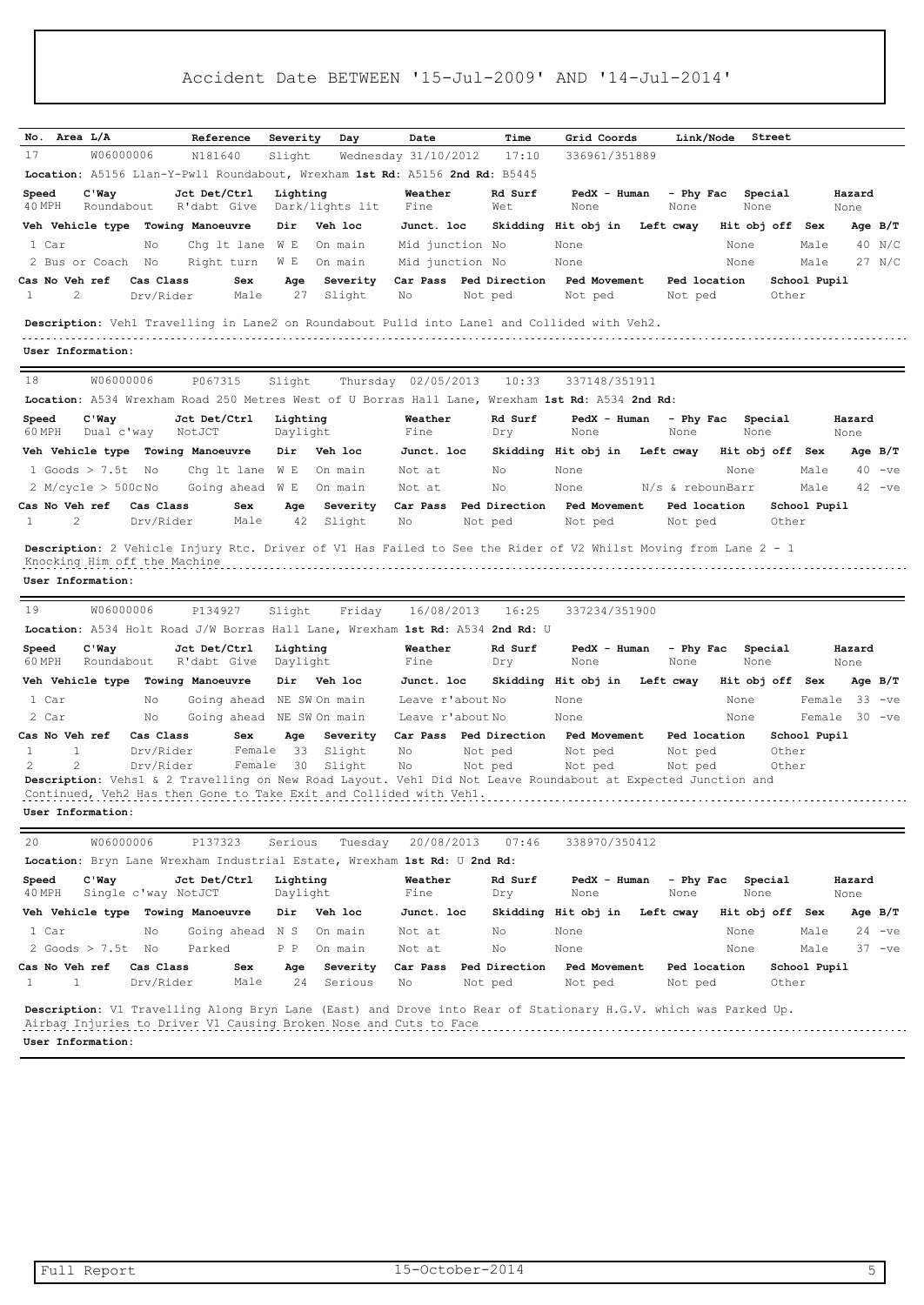| No. Area L/A                                                                                                                                                                                                                                                                                                                                                          |                              |                                          |                                |                                     |                                   |                                   |                                                                                                       |                         |                 |                               |                 |
|-----------------------------------------------------------------------------------------------------------------------------------------------------------------------------------------------------------------------------------------------------------------------------------------------------------------------------------------------------------------------|------------------------------|------------------------------------------|--------------------------------|-------------------------------------|-----------------------------------|-----------------------------------|-------------------------------------------------------------------------------------------------------|-------------------------|-----------------|-------------------------------|-----------------|
|                                                                                                                                                                                                                                                                                                                                                                       |                              | Reference                                | Severity                       | Day                                 | Date                              | Time                              | Grid Coords                                                                                           | Link/Node               | Street          |                               |                 |
| 21<br>Location: Unclassified Road ABENBURY WAY at House Name JCB, at its Junction with Unclassified Road HUGMORE LANE,                                                                                                                                                                                                                                                | W06000006                    | R044784                                  | Slight                         |                                     | Wednesday 26/03/2014              | 17:00                             | 338034/350858                                                                                         |                         |                 |                               |                 |
| WREXHAM INDUSTRIAL ESTATE 1st Rd: U                                                                                                                                                                                                                                                                                                                                   |                              |                                          | 2nd $Rd:U$                     |                                     |                                   |                                   |                                                                                                       |                         |                 |                               |                 |
| $C'$ Way<br>Speed<br>30 MPH                                                                                                                                                                                                                                                                                                                                           |                              | Jct Det/Ctrl<br>Single c'way R'dabt Give | Lighting<br>Daylight           |                                     | Weather<br>Fine                   | Rd Surf<br>Dry                    | PedX - Human<br>None                                                                                  | - Phy Fac<br>None       | Special<br>None |                               | Hazard<br>None  |
| Veh Vehicle type Towing Manoeuvre                                                                                                                                                                                                                                                                                                                                     |                              |                                          | Dir Veh loc                    |                                     | Junct. loc                        |                                   | Skidding Hit obj in                                                                                   | Left cway               | Hit obj off Sex |                               | Age $B/T$       |
| 1 Car                                                                                                                                                                                                                                                                                                                                                                 | No                           | Going ahead                              | SW NE On main                  |                                     | Junt appr                         | No                                | None                                                                                                  |                         | None            | Untra.                        | $-1$ N/C        |
| 2 M/cycle 125 - No                                                                                                                                                                                                                                                                                                                                                    |                              | O/T mov veh                              | SW NE On main                  |                                     | Junt appr                         | No                                | None                                                                                                  |                         | None            | Male                          | 56 N/C          |
| Cas No Veh ref<br>2<br>1                                                                                                                                                                                                                                                                                                                                              | Cas Class<br>Drv/Rider       | Sex<br>Male                              | Age<br>56                      | Severity<br>Slight                  | Car Pass<br>No                    | Ped Direction<br>Not ped          | Ped Movement<br>Not ped                                                                               | Ped location<br>Not ped |                 | School Pupil<br>Other         |                 |
| Description: VEH 2 MOTORCYCLE WAS TRAVELLING AT SLOW SPEED ON THE OUTSIDE PASSING QUEUED VEHICLES ON ABENBURY WAY,<br>WREXHAM INDUSTRIAL ESTATE TOWARDS A SMALL ROUNDABOUT WHEN VEH 1 SWERVED OUT KNOCKING THE RIDER OF VEH 2 OFF HIS<br>MOTORCYCLE INTO THE ROAD. RIDER OF VEH 2 SUSTAINED INJURIES AND ATTENDED WREXHAM MAELOR.<br>User Information:                |                              |                                          |                                |                                     |                                   |                                   |                                                                                                       |                         |                 |                               |                 |
| 22                                                                                                                                                                                                                                                                                                                                                                    | W06000006                    | R045213                                  | Slight                         | Friday                              | 28/03/2014                        | 12:40                             | 337921/352106                                                                                         |                         |                 |                               |                 |
| Location: A534, at its Junction with Unclassified Road HUGMORE FARM, WREXHAM 1st Rd: A534 2nd Rd: U                                                                                                                                                                                                                                                                   |                              |                                          |                                |                                     |                                   |                                   |                                                                                                       |                         |                 |                               |                 |
| Speed<br>$C'$ Way                                                                                                                                                                                                                                                                                                                                                     |                              | Jct Det/Ctrl                             | Lighting                       |                                     | Weather                           | Rd Surf                           | PedX - Human                                                                                          | - Phy Fac               | Special         |                               | Hazard          |
| 50 MPH                                                                                                                                                                                                                                                                                                                                                                | Single c'way Priv            | Give                                     | Daylight                       |                                     | Fine                              | Dry                               | None                                                                                                  | None                    | None            |                               | None            |
| Veh Vehicle type                                                                                                                                                                                                                                                                                                                                                      |                              | Towing Manoeuvre                         | Dir                            | Veh loc                             | Junct. loc                        |                                   | Skidding Hit obj in                                                                                   | Left cway               | Hit obj off Sex |                               | Age $B/T$       |
| 1 Car                                                                                                                                                                                                                                                                                                                                                                 | No                           | $0/T$ mov veh                            | SW NE On main                  |                                     | Junt appr                         | No                                | None                                                                                                  | Offside                 | None            | Female                        | 23<br>$-ve$     |
| 2 Car                                                                                                                                                                                                                                                                                                                                                                 | No                           | Right turn                               |                                | SW SE On main                       | Mid junction No                   |                                   | None                                                                                                  |                         | None            | Female                        | - 35<br>$-ve$   |
| 3 Car<br>Cas No Veh ref                                                                                                                                                                                                                                                                                                                                               | No<br>Cas Class              | Stop<br>Sex                              | Age                            | SW NE On main<br>Severity           | Junt appr                         | No<br>Car Pass Ped Direction      | None<br><b>Ped Movement</b>                                                                           | Ped location            | None            | School Pupil                  | Untra. $-1$ N/C |
| 2<br>2<br>Description: VEH 2 HAS<br>BEHIND VEH 3. VEH 2 WAS SLOWING DOWN TO TURN RIGHT INTO HUGMORE FARM AND WAS INDICATING, VEH 1 HAS SEEN BRAKE LIGHT<br>ON VEH 3 BUT COULD NOT STOP IN TIME SO WENT OUT INTO LANE TO OVERTAKE VEH 3 SAME TIME AS VEH 2 TURNED RIGHT. VEH 1<br>COLLIDED INTO OFFSIDE/DRIVERS DOOR OF VEH 2 BEFORE LEAVING ROAD<br>User Information: | Drv/Rider                    | Female                                   | 35                             | Slight                              | Νo                                | Not ped                           | Not ped<br>BEEN DRIVING ALONG A534 TOWARDS HOLT WITH VEH 3 IMMEDIATELY BEHIND. VEH 1 HAS BEEN DRIVING | Not ped                 |                 | Other                         |                 |
| 23<br>Location: Unclassified Road BRYN LANE, at its Junction with Unclassified Road ASH ROAD NORTH, WREXHAM 1st Rd: U 2nd<br>Rd: U<br>Speed<br>$C'$ Way<br>40 MPH<br>Roundabout                                                                                                                                                                                       | W06000006                    | R103672<br>Jct Det/Ctrl<br>R'dabt Give   | Slight<br>Lighting<br>Daylight | Tuesday                             | 08/07/2014<br>Weather<br>Other    | 10:45<br>Rd Surf<br>Wet           | 338082/350867<br>PedX - Human<br>None                                                                 | - Phy Fac<br>None       | Special<br>None |                               | Hazard<br>None  |
| Veh Vehicle type                                                                                                                                                                                                                                                                                                                                                      |                              | Towing Manoeuvre                         | Dir                            | Veh loc                             | Junct. loc                        |                                   | Skidding Hit obj in                                                                                   | Left cway               | Hit obj off     | Sex                           | Age $B/T$       |
| 1 Goods $> 7.5t$<br>Cas No Veh ref<br>1<br>1                                                                                                                                                                                                                                                                                                                          | No<br>Cas Class<br>Drv/Rider | Right turn<br>Sex<br>Male                | Age<br>27                      | SE NE On main<br>Severity<br>Slight | Mid junction OT<br>Car Pass<br>No | Ped Direction<br>Not ped          | None<br>Ped Movement<br>Not ped                                                                       | Ped location<br>Not ped | None            | Male<br>School Pupil<br>Other | $27 -ve$        |
| Description: DRIVER OF VEH 1 HAS APPROACHED CAMBERED ROUNDABOUT AT EITHER TOO HIGH A SPEED OR PASSED TOO CLOSELY<br>FOR TURN CAUSING LOAD TO BE DISTURBED. ALTERNATIVELY, VEH 1 HAS BEEN OVERLOADED AND TOP HEAVY. MOMENTUM HAS THEN<br>CAUSED VEHICLE TO TIP ONTO NEARSIDE THEREBY CAUSING INJURY TO DRIVER<br>User Information:                                     |                              |                                          |                                |                                     |                                   |                                   |                                                                                                       |                         |                 |                               |                 |
| 24                                                                                                                                                                                                                                                                                                                                                                    | W06000006                    | RC09200166 Slight                        |                                | Tuesday                             | 20/10/2009                        | 16:05                             | 337691/351889                                                                                         |                         |                 |                               |                 |
| Location: Hugmore Lane at House Name Ambergate 50 Metres South of Wrexham Road, Wrexham 1st Rd: U 2nd Rd:                                                                                                                                                                                                                                                             |                              |                                          |                                |                                     |                                   |                                   |                                                                                                       |                         |                 |                               |                 |
| Speed<br>$C'$ Way<br>60 MPH                                                                                                                                                                                                                                                                                                                                           | Single c'way NotJCT          | Jct Det/Ctrl                             | Lighting<br>Daylight           |                                     | Weather<br>Fine                   | Rd Surf<br>Wet                    | PedX - Human<br>None                                                                                  | - Phy Fac<br>None       | Special<br>None |                               | Hazard<br>None  |
| Veh Vehicle type Towing Manoeuvre                                                                                                                                                                                                                                                                                                                                     |                              |                                          | Dir                            | Veh loc                             | Junct. loc                        |                                   | Skidding Hit obj in                                                                                   | Left cway               | Hit obj off Sex |                               | Age $B/T$       |
| 1 Car                                                                                                                                                                                                                                                                                                                                                                 | No                           | Lt hand bend S N                         |                                | On main                             | Not at                            | Yes                               | None                                                                                                  |                         | None            | Male                          | $20 -ve$        |
| 2 Car                                                                                                                                                                                                                                                                                                                                                                 | No                           | Rt hand bend N S                         |                                | On main                             | Not at                            | No                                | None                                                                                                  |                         | None            | Male                          | $45 -ve$        |
| 3 Car                                                                                                                                                                                                                                                                                                                                                                 | No                           | Waiting                                  | S N                            | On main                             | Not at                            | No                                | None                                                                                                  |                         | None            | Male                          | $44 -ve$        |
| Cas No Veh ref<br>2<br>1                                                                                                                                                                                                                                                                                                                                              | Cas Class<br>Drv/Rider       | Sex<br>Male                              | Age<br>45                      | Severity<br>Slight                  | No                                | Car Pass Ped Direction<br>Not ped | Ped Movement<br>Not ped                                                                               | Ped location<br>Not ped |                 | School Pupil<br>Other         |                 |
| Description: V1 Loses Control on Bend and Collides with Oncoming V2 . V1 then Also Collides with Stationary V3.                                                                                                                                                                                                                                                       |                              |                                          |                                |                                     |                                   |                                   |                                                                                                       |                         |                 |                               |                 |